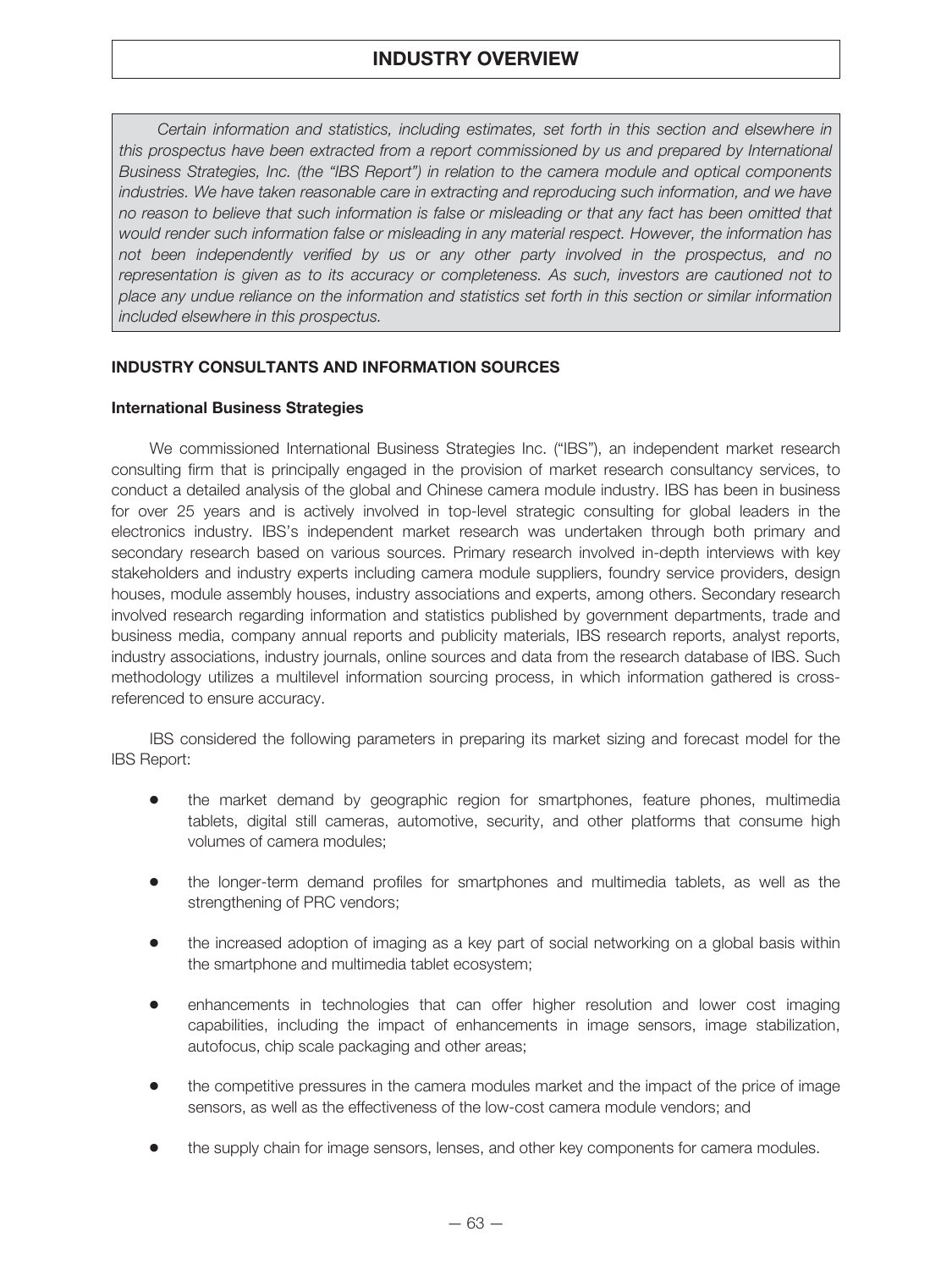IBS further assumed that no natural disasters will adversely affect the demand and supply of camera modules.

We have extracted certain information from the IBS Report in this section as well as in the sections headed "Risk Factors," "Business," "Financial Information" and elsewhere in this prospectus to provide investors with a more comprehensive overview of the industry in which we operate. We paid IBS a fee of US\$75,000 for the IBS Report.

### **GLOBAL CAMERA MODULES MARKET**

A camera module is a device that converts an optical image into electronic video signals. These electronic signals are then converted into digital data on the display of a digital imaging device for users to store as a digital image. The booming demand for mobile phones, smartphones, multimedia tablets and other mobile devices has driven the demand for camera modules, which are the core components for built-in digital cameras and have become one of the key differentiating factors for such devices. According to the IBS Report, the global camera modules market grew from 2.1 billion units in 2010 to 3.8 billion units in 2013, representing a CAGR of 22.8%, and is expected to grow further to 7.3 billion units in 2020, representing a CAGR of 9.5% over 2013 to 2020. In terms of revenue, according to the IBS Report, the global camera modules market grew from US\$10.0 billion in 2010 to US\$16.4 billion in 2013, representing a CAGR of 17.8%, and is expected to further grow to US\$34.4 billion in 2020, representing a CAGR of 11.2% over 2013 to 2020.



### **Global Camera Modules Market by Volume**



### **Global Camera Modules Market by Revenue**

*Source: International Business Strategies, Inc.*

The two major segments in the global camera modules market are flip-chip and COB (chip-onboard). Flip-chip camera modules are generally smaller than COB camera modules but require higher precision packaging technologies. According to the IBS Report, flip-chip camera modules are expected to represent 76.3% of total camera module sales in 2020.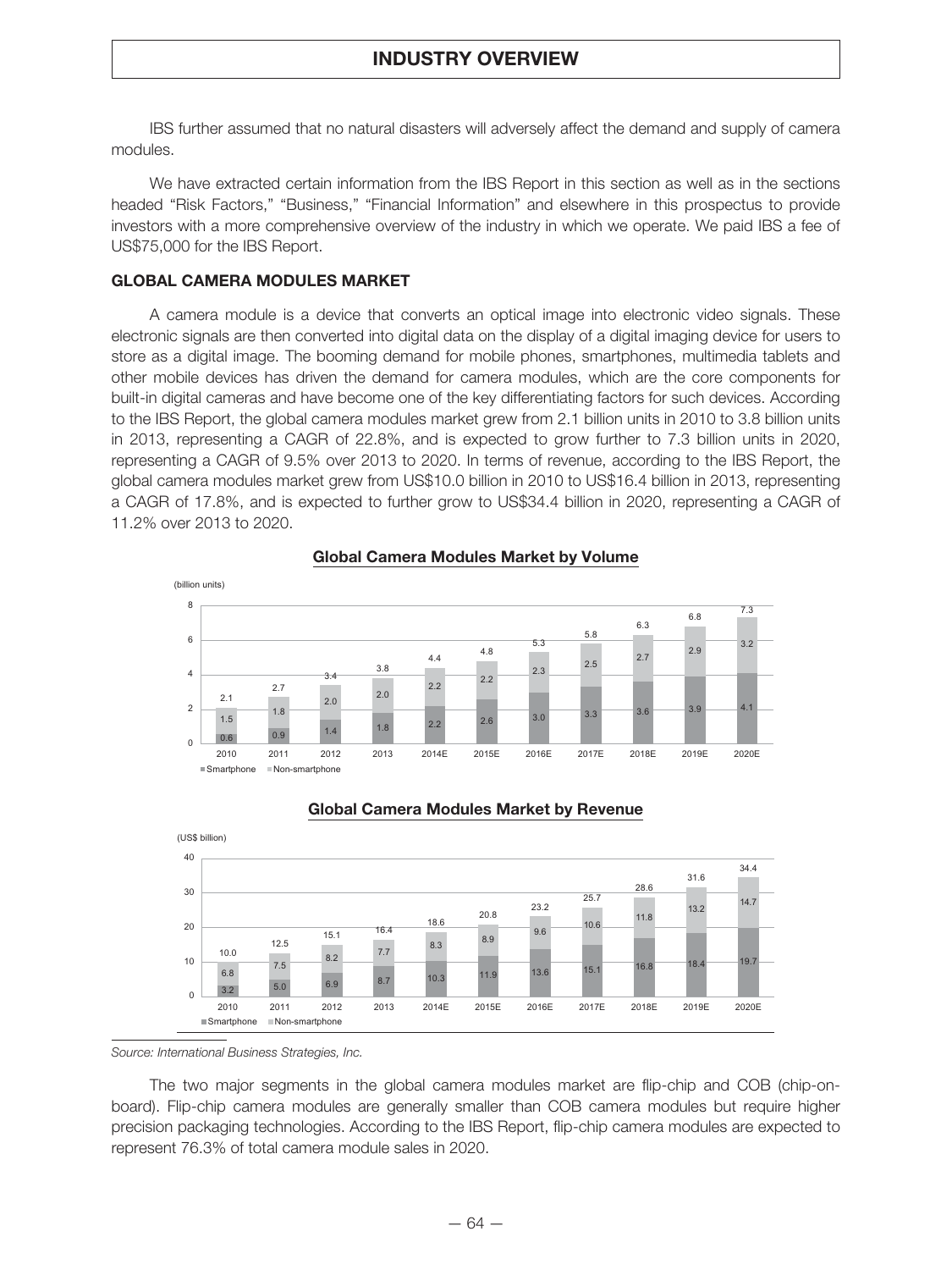### **Market Applications of Camera Modules**

Camera module applications have expanded beyond their use traditionally as a component of digital still cameras to a wide range of markets in automotive devices, security, medical and other areas, due to the cost and performance advantages of camera modules.

Camera features are becoming key differentiating factors for mobile multimedia platforms such as smart phones and tablet computers and there is also growth in camera module demand in automotive, surveillance, medical and other areas.

Global camera module shipments are expected to increase in the coming years with the increase in the number of smartphone shipments, further enhanced by the rising demand for mobile phones with a camera at both ends (front and rear). Rear-end cameras are driving enhancements in camera modules for higher pixel count while front-end camera modules are at a lower pixel count and based on fixed focus technology. According to the IBS Report, the sales volume of rear-end camera modules grew from 1,315 million units in 2010 to 2,065 million units in 2013 and is expected to increase further to 3,040 million units in 2020, representing a CAGR of 5.7%. Front-end camera module sales grew faster from 405 million units in 2010 to 1,317 million units in 2013, representing a CAGR of 48.2%, and are expected to grow further to 2,778 million units in 2020, representing a CAGR of 11.3%. Rear-end and front-end camera modules represented 61.1% and 38.9% of total camera module sales volume in 2013, respectively. By 2020, rearend and front-end camera modules are expected to represent 52.3% and 47.7% of total camera module sales volume, respectively. Rear-end camera modules have reached pixel counts of over 16 megapixels, but there still is a large market for 5 megapixels and 8 megapixels. Front-end camera modules are typically two megapixels in pixel count. Overall, camera module technology will be driven by the need to support a wide range of image resolution levels.

### **Global Camera Modules Market Volume(1)**

|                                                                             | 2010 | 2011 | 2012 | 2013                   | 2014 | 2015 | 2016 | 2017 | 2018 | 2019 | 2020 |  |  |
|-----------------------------------------------------------------------------|------|------|------|------------------------|------|------|------|------|------|------|------|--|--|
|                                                                             |      |      |      | (in millions of units) |      |      |      |      |      |      |      |  |  |
| Rear-end  1,315 1,592 1,918 2,065 2,273 2,374 2,501 2,622 2,762 2,912 3,040 |      |      |      |                        |      |      |      |      |      |      |      |  |  |
| Front-end  405 716 1,033 1,317 1,565 1,705 2,002 2,204 2,414 2,616 2,778    |      |      |      |                        |      |      |      |      |      |      |      |  |  |

(1) Includes camera modules for mobile devices with defined rear-end and front-end camera modules (including mobile phones and tablets)

*Source: International Business Strategies, Inc.*

#### *Smartphones*

The camera modules market is primarily driven by increasing application of camera modules in smartphones.

According to the IBS Report, the volume of the global smartphones market is expected to increase from 970 million units in 2013 to 2.1 billion units in 2020, representing a CAGR of 11.6%, and will be a key driver for the camera modules market through 2020.

While the growth from non-China smartphone vendors is lower than that of Chinese smartphones vendors, the technology requirements of camera modules in the non-China market are typically higher, which leads to higher selling prices for camera modules. The volume of smartphones sold in the non-China region is expected to increase from 624 million units in 2013 to 895 million units in 2020, representing a CAGR of 5.3%.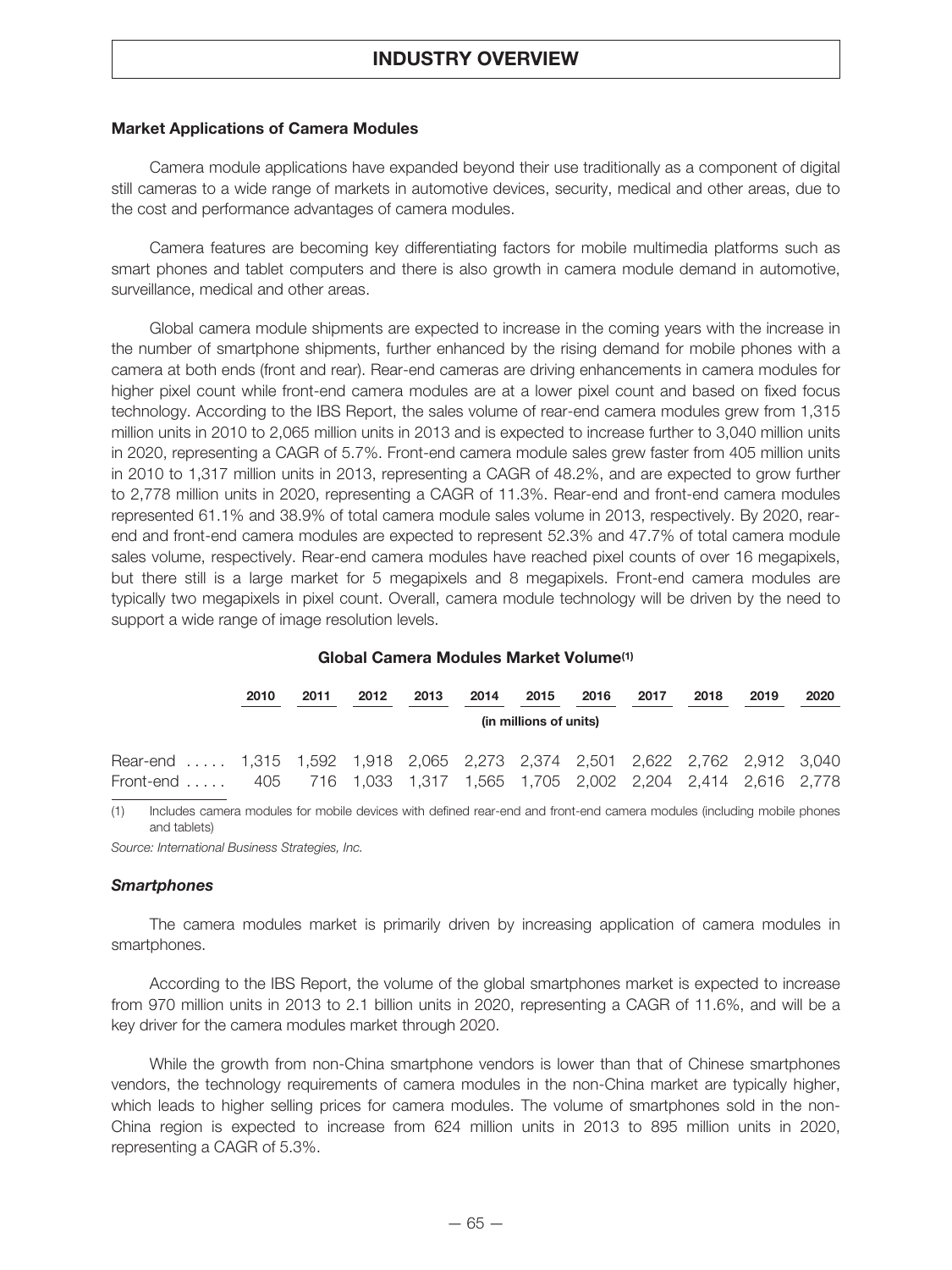**Global Smartphone Market Volume**



*Source: International Business Strategies, Inc.*

According to the IBS Report, Samsung Electronics was the largest smartphone vendor in terms of sales volume with a 33.1% global market share in 2013. Apple and Huawei were the second and third largest smartphone vendors with market shares of 15.8% and 5.4% respectively in 2013. Other leading smartphone vendors during 2013 included Microsoft/Nokia, LG Electronics, Lenovo, ZTE, Sony, Coolpad, Xiaomi and Blackberry.

|         | 2013                   |                     |  |  |  |
|---------|------------------------|---------------------|--|--|--|
| Company | <b>Sales</b>           | <b>Market Share</b> |  |  |  |
|         | (in millions of units) | (%)                 |  |  |  |
|         | 321.2                  | 33.1%               |  |  |  |
|         | 153.4                  | 15.8%               |  |  |  |
|         | 52.0                   | 5.4%                |  |  |  |
|         | 51.8                   | 5.3%                |  |  |  |
|         | 47.6                   | 4.9%                |  |  |  |
|         | 42.9                   | 4.4%                |  |  |  |
|         | 40.0                   | 4.1%                |  |  |  |
|         | 38.4                   | 4.0%                |  |  |  |
|         | 36.7                   | 3.8%                |  |  |  |
|         | 18.7                   | 1.9%                |  |  |  |
|         | 18.4                   | 1.9%                |  |  |  |
|         | 17.6                   | 1.8%                |  |  |  |
|         | 16.1                   | 1.7%                |  |  |  |
|         | 12.5                   | 1.3%                |  |  |  |
|         | 102.6                  | 10.6%               |  |  |  |
|         | 969.9                  | 100.0%              |  |  |  |

### **Market Shares of Smartphone Vendors**

### *Tablets*

Camera modules are also gaining popularity and seeing increased demand in as components for multimedia tablets. As is the case for smartphones, front and rear cameras have become one of the key specifications for tablets.

According to the IBS Report, the volume of the global tablet market is expected to increase from 276 million units in 2013 to 815 million units in 2020, representing a CAGR of 16.7%. The growth of mobile Internet usage serves as one of the main drivers for increasing sales of tablets on a global basis. The tablet market is expected to continue to experience strong growth despite increasing overlap with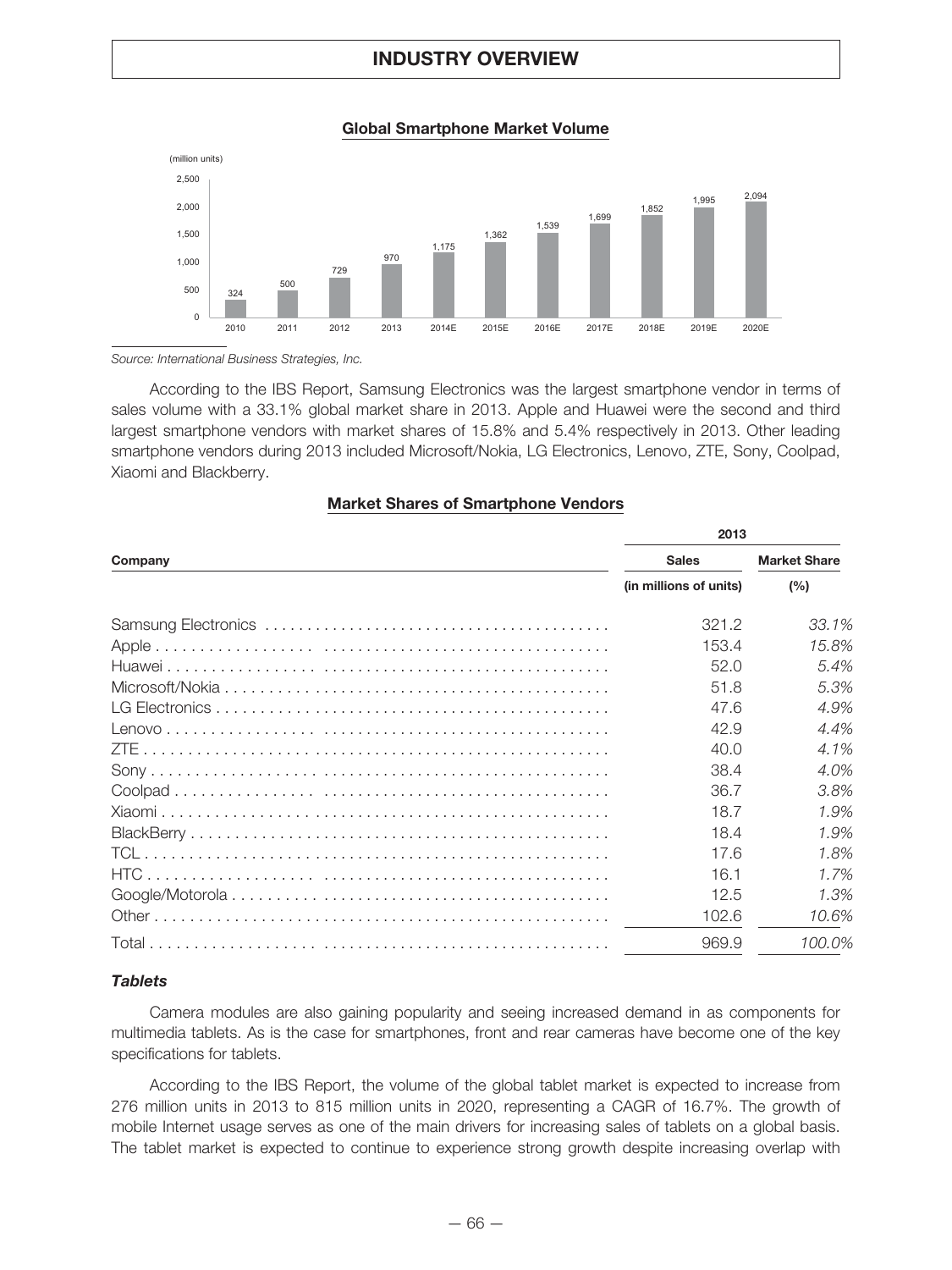large-area display smartphones and the low-end notebook computer market. The volume of tablets sold in the non-China region is expected to increase from 112 million units in 2013 to 267 million units in 2020, representing a CAGR of 13.2%.



**Global Tablet Market Volume**

*Source: International Business Strategies, Inc.*

According to the IBS Report, Apple was the largest vendor of tablets in terms of sales volume in 2013 with a market share of 26.9%. Samsung Electronics and Asus were the second and third largest vendors of tablets with market share of 14.6% and 4.4% respectively in 2013.

### **Market Shares of Tablet Vendors**

|         | 2013                   |                     |  |  |  |
|---------|------------------------|---------------------|--|--|--|
| Company | <b>Sales</b>           | <b>Market Share</b> |  |  |  |
|         | (in millions of units) | (%)                 |  |  |  |
|         | 74.2                   | 26.9%               |  |  |  |
|         | 40.4                   | 14.6%               |  |  |  |
|         | 12.1                   | 4.4%                |  |  |  |
|         | 10.2 <sup>2</sup>      | 3.7%                |  |  |  |
|         | 7.9                    | 2.9%                |  |  |  |
|         | 131.2                  | 47.5%               |  |  |  |
|         | 276.0                  | 100.0%              |  |  |  |

### **Camera Module Resolutions**

Image resolution for camera modules is measured by the pixel count and is one of the key metrics of camera module performance. Demand for higher pixel count camera modules continues to grow, driven by large end user demand for high quality pictures.

According to the IBS Report, global shipments of mid to high resolution camera modules, characterized by a pixel count of 5 megapixels and above, amounted to 725 million units in 2013 and are projected to jump to 5,182 million units in 2020, representing a CAGR of 32.4%. Camera modules with high resolution, characterized by a pixel count of 8 megapixels, 12 megapixels, 16 megapixels and above, had unit volumes of 342 million in 2013 which are expected to increase to 3,931 million units in 2020, representing a CAGR of 41.7%, reflecting increasing demand for high resolution cameras in smartphones, multimedia tablets and other applications, including in the automotive sector.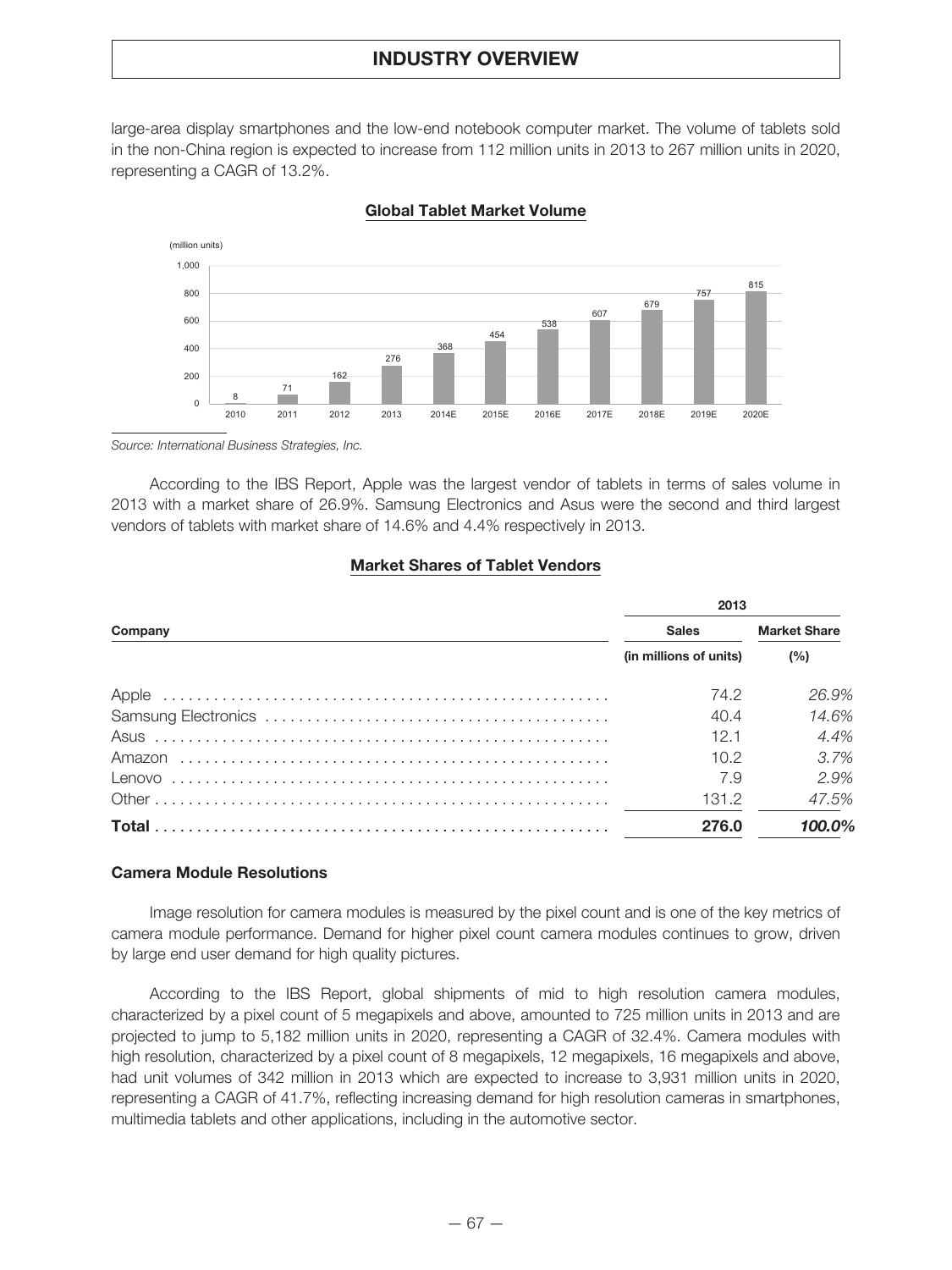

### **Global Camera Modules Market Volume by Pixel Count**

*Source: International Business Strategies, Inc.*

#### **Growth Drivers and Technology Innovations**

While Japanese camera module manufacturers have been the technology leaders within digital still camera applications, their high cost structure has not allowed them to be competitive in the high volume market for smartphone camera modules. From 2014 onwards, cameras capable of generating content with a horizontal resolution on the order of 4,000 pixels ("4K") are expected to become a key market segment, as demonstrated by the introduction of Panasonic's 4K wearable camera.

The ability to manufacture high volumes of high-quality lens systems is another key element to becoming a market leader in camera modules. Lens systems require skills in a wide range of capabilities and having the ability to customize lens system features functions as an important competitive advantage.

Key trends in technology are increased pixel count to 20+ megapixels for rear-facing cameras that require powerful signal processing technology and reduced pixel size to 0.90μm. The inclusion of image signal processors ("ISPs") within camera modules is another increasing trend.

#### **Camera Module Components and Materials**

Major components for camera modules include CMOS image sensors, lens modules, substrates and filters. According to the IBS Report, the price of major components and materials for camera modules is expected to be flat or lower through 2020, as shortages of such components and materials are not expected due to the strengthening of production capabilities for CMOS image sensors, lens modules, substrates, filters and other components by PRC suppliers through 2020, and such increasing capabilities are likely to result in significant downward price pressure as PRC suppliers seek to gain market share.

For CMOS image sensors specifically, prices for certain specific pixel sensors, such as 8 megapixels and 22 megapixels, have historically declined over time, which is the normal pattern within the semiconductor industry. However, the migration to higher pixel count for front-facing cameras, due to the increasing demand for better image quality resulting from the increasing importance of self-taken images, had a counter-vailing impact of generally increasing the average prices of image sensors used in frontfacing cameras, which is expected to continue.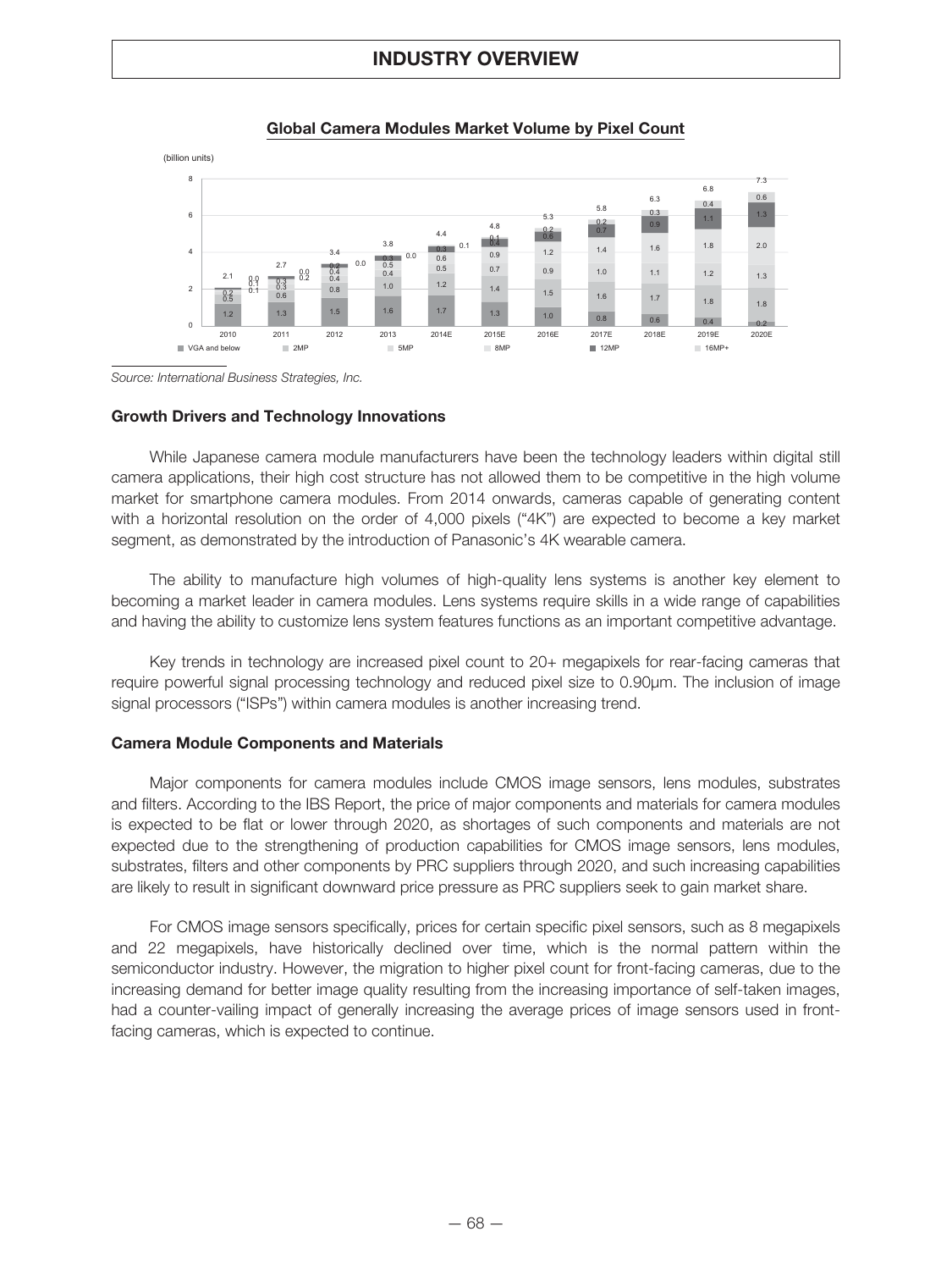The following table sets forth the historical and estimated average prices for image sensors for the periods indicated, as well as the growth rate of such prices between the periods, according to the IBS Report:

|                                 | 2010                     | 2011               | 2012    | 2013                                   | 2014e  | 2015e  | 2016e  | 2017e  | 2018e  | 2019e         | 2020e  |
|---------------------------------|--------------------------|--------------------|---------|----------------------------------------|--------|--------|--------|--------|--------|---------------|--------|
|                                 |                          |                    |         |                                        |        |        |        |        |        |               |        |
| <b>Wireless handset</b>         |                          |                    |         |                                        |        |        |        |        |        |               |        |
| <b>Smartphones</b>              |                          |                    |         |                                        |        |        |        |        |        |               |        |
| Front-facing cameras            |                          |                    |         |                                        |        |        |        |        |        |               |        |
| $(US$)$ 0.809                   |                          | 0.838              | 0.863   | 0.875                                  | 1.018  | 1.198  | 1.448  | 1.676  | 1.937  | 2.104         | 2.234  |
| Growth rate $(\%)$              | N/A                      | 3.640              | 2.950   | 1.380                                  | 16.360 | 17.700 | 20.870 | 15.750 | 15.590 | 8.600         | 6.170  |
| Back-facing cameras             |                          |                    |         |                                        |        |        |        |        |        |               |        |
| $(US\$ 4.766                    |                          | 4.588              | 4.412   | 3.620                                  | 3.194  | 3.250  | 3.320  | 3.462  | 3.585  | 3.730         | 3.882  |
| Growth rate $(\%)$              |                          |                    |         | N.A* (3.740) (3.820) (17.950) (11.790) |        | 1.770  | 2.160  | 4.270  | 3.530  | 4.050         | 4.090  |
| <b>Non-Smartphones</b>          |                          |                    |         |                                        |        |        |        |        |        |               |        |
| Front-facing cameras            |                          |                    |         |                                        |        |        |        |        |        |               |        |
| $(US$)$ 0.292                   |                          | 0.275              | 0.252   | 0.241                                  | 0.241  | 0.242  | 0.244  | 0.245  | 0.249  | 0.259         | 0.308  |
| Growth rate $(\%)$              |                          | $N.A^*$ (5.720)    | (8.450) | (4.360)                                | 0.080  | 0.550  | 0.770  | 0.230  | 1.680  | 4.190         | 18.780 |
| Back-facing cameras             |                          |                    |         |                                        |        |        |        |        |        |               |        |
| $(US$)$ 0.671                   |                          | 0.796              | 0.918   | 0.953                                  | 1.096  | 1.124  | 1.173  | 1.283  | 1.408  | 1.608         | 2.002  |
| Growth rate $(\%)$              |                          | N.A* 18.500 15.440 |         | 3.760                                  | 15,070 | 2.480  | 4.390  | 9.350  | 9.760  | 14.220 24.480 |        |
| <b>Tablet computer</b>          |                          |                    |         |                                        |        |        |        |        |        |               |        |
| Front-facing cameras            |                          |                    |         |                                        |        |        |        |        |        |               |        |
| $(US\$ ) $\ldots \ldots \ldots$ | $\overline{\phantom{m}}$ | 0.855              | 0.886   | 0.904                                  | 1.048  | 1.166  | 1.262  | 1.336  | 1.443  | 1.575         | 1.760  |
| Growth rate $(\%)$              | $N.A^*$                  | $N.A^*$            | 3.680   | 1.990                                  | 15,900 | 11.340 | 8.190  | 5.880  | 7.960  | 9.200         | 11.710 |
| Back-facing cameras             |                          |                    |         |                                        |        |        |        |        |        |               |        |
| $(US$)$                         | $\overline{\phantom{0}}$ | 3.627              | 3.460   | 2.875                                  | 2.982  | 3.028  | 3.086  | 3.180  | 3.269  | 3.330         | 3.363  |
| Growth rate $(\%)$              | $N.A^*$                  |                    |         | $N.A^*$ (4.590) (16.910)               | 3.740  | 1.540  | 1.900  | 3.040  | 2.800  | 1.860         | 1.000  |

*Source: International Business Strategies, Inc.*

N.A. means not applicable

For lenses, adequate manufacturing capacity and heavy competition in the industry are expected to result in relative stability in supply through 2020. The following table sets forth the historical and estimated low and high price range for lens modules for smartphones and tablet computers for the periods indicated, according to the IBS report:

|                                                                    |  |  |  |  | 2010 2011 2012 2013 2014e 2015e 2016e 2017e 2018e 2019e 2020e |  |
|--------------------------------------------------------------------|--|--|--|--|---------------------------------------------------------------|--|
| Low (US\$)  0.35 0.34 0.33 0.32 0.31 0.30 0.29 0.28 0.27 0.26 0.25 |  |  |  |  |                                                               |  |
|                                                                    |  |  |  |  |                                                               |  |

*Source: International Business Strategies, Inc.*

PCB consumption in camera modules has historically accounted for less than 0.1% of total global PCB consumption. PCBs used for COB camera modules are very small in size. Depending on tolerances and number of layers, the price of PCBs currently ranges from US\$0.15 to US\$0.45. It is not expected that there will be any shortages in the supply of PCBs or any limitations in technology for use in camera modules through 2020.

HTCC is a better substrate for flip-chip camera modules than PCB substrates. HTCC prices for smartphone camera modules currently range from US\$0.25 to US\$0.60, and prices are expected to be relatively flat through 2020.